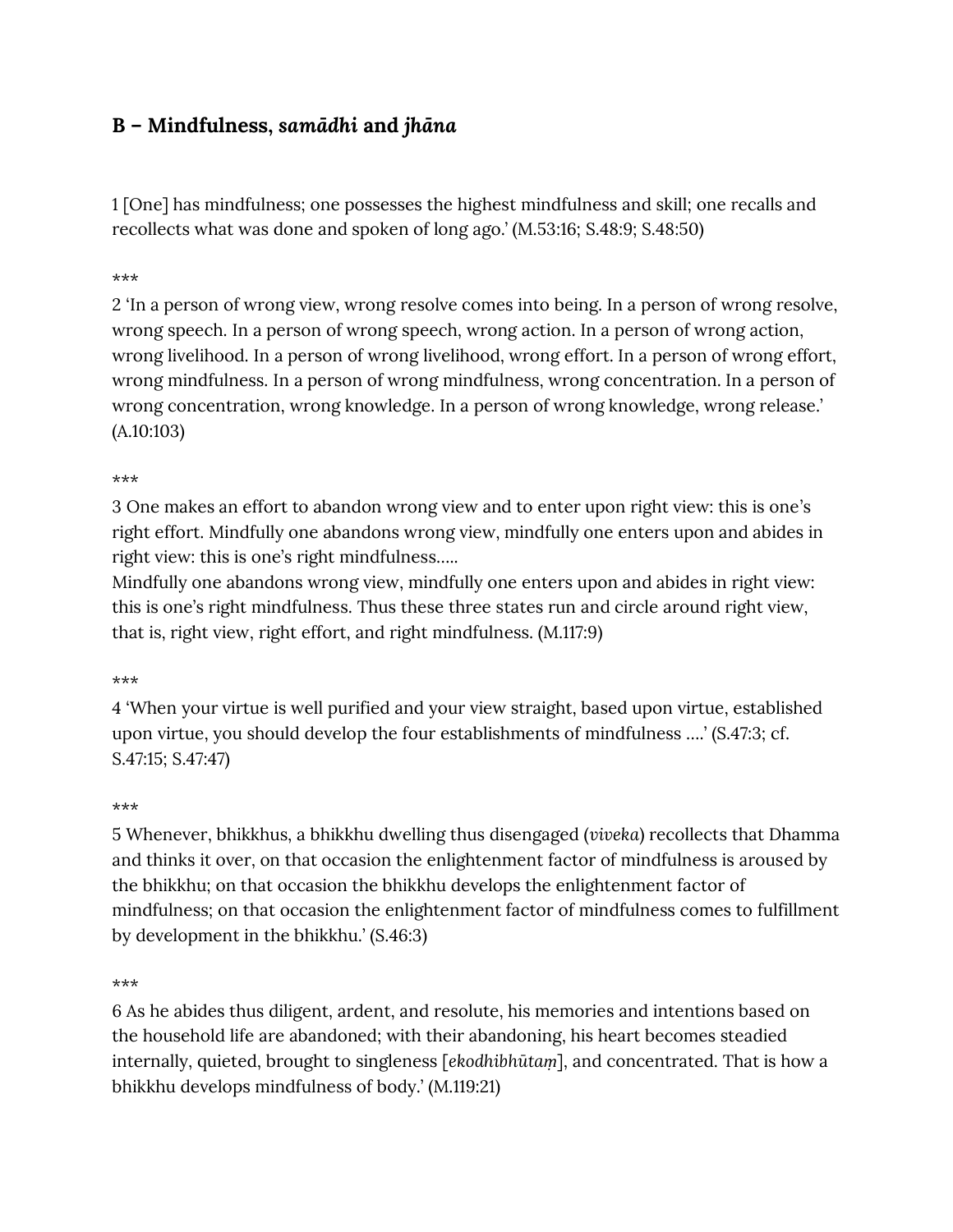#### \*\*\*\*

7 Tireless energy was aroused in me and unremitting mindfulness was established, my body was tranquil and untroubled, my heart steadied [*samāhitaṃ*] and unified [*ekaggaṃ*].' (M.4)

\*\*\*

8 Whoever pervades the great ocean with his awareness encompasses whatever rivulets flow down into the ocean. In the same way, whoever develops & pursues mindfulness immersed in the body encompasses whatever skillful qualities are on the side of clear knowing.

When one thing is practiced & pursued, the body is calmed, the mind is calmed, thinking & evaluating are stilled, and all qualities on the side of clear knowing go to the culmination of their development. Which one thing? Mindfulness immersed in the body.

When one thing is practiced & pursued, ignorance is abandoned, clear knowing arises, the conceit 'I am' is abandoned, obsessions are uprooted, fetters are abandoned. Which one thing? Mindfulness immersed in the body.

Those who do not taste mindfulness of the body do not taste the Deathless. Those who taste mindfulness of the body taste the Deathless.

Those who are heedless of mindfulness of the body are heedless of the Deathless.

Those who comprehend mindfulness of the body comprehend the Deathless.

AN 1:225, 227, 230, 235, 239, 240

## \*\*\*\*

9 There is the case where a monk, seeing a form with the eye, is obsessed with pleasing forms, is repelled by unpleasing forms, and remains with bodymindfulness unestablished, with limited awareness. He does not discern, as it has come to be, the awareness-release, the discernment- release, where any evil, unskillful mental qualities that have arisen utterly cease without trace. [Similarly with ear, nose, tongue, body, & intellect.]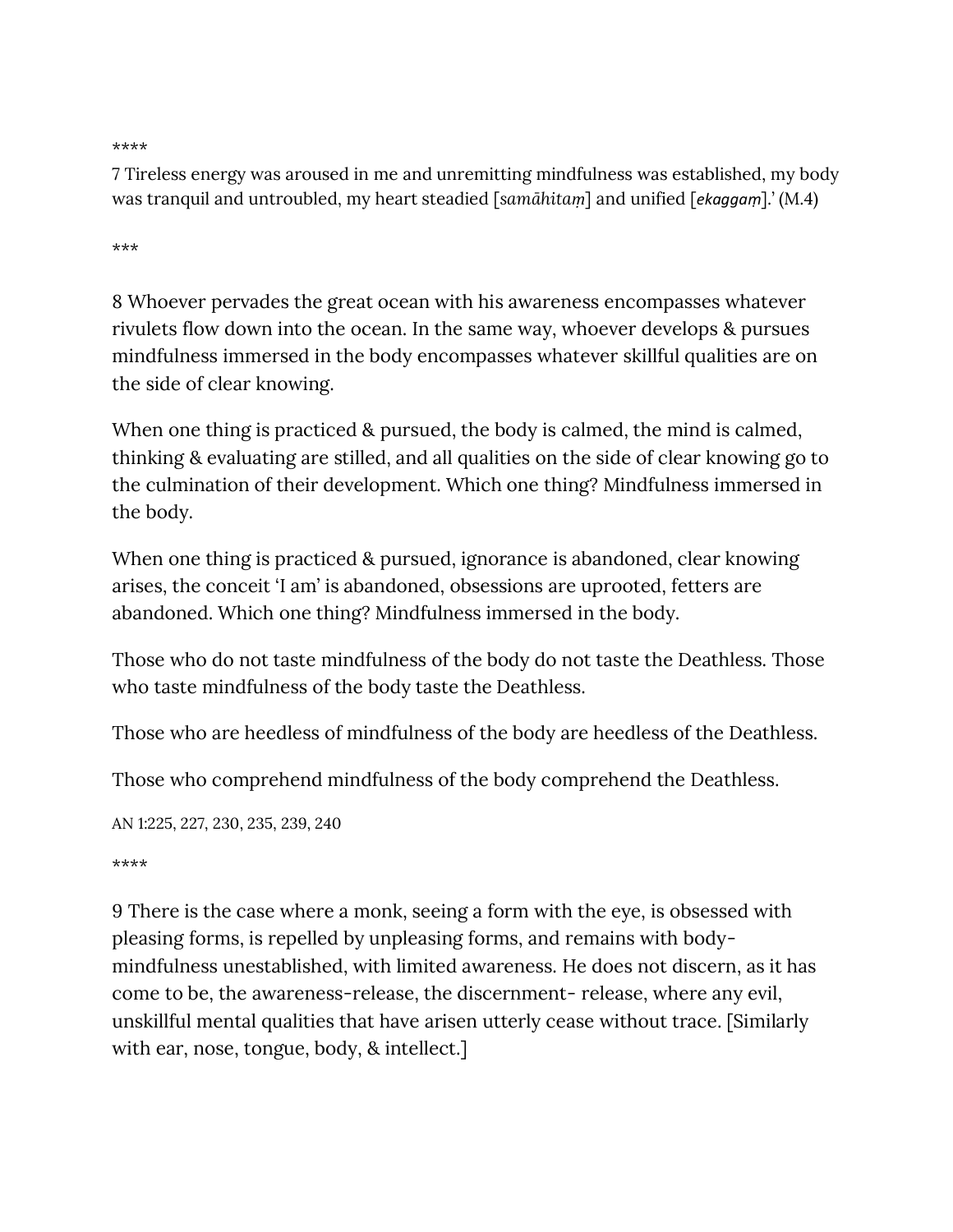Just as if a person, catching six animals of different ranges, of different habitats, were to bind them with a strong rope. Catching a snake, he would bind it with a strong rope. Catching a crocodile... a bird... a dog... a hyena... a monkey, he would bind it with a strong rope. Binding them all with a strong rope, and tying a knot in the middle, he would set chase to them.

Then those six animals, of different ranges, of different habitats, would each pull toward its own range & habitat. The snake would pull, thinking, 'I'll go into the anthill.' The crocodile would pull, thinking, 'I'll go into the water.' The bird would pull, thinking, 'I'll fly up into the air.' The dog would pull, thinking, 'I'll go into the village.' The hyena would pull, thinking, 'I'll go into the charnel ground.' The monkey would pull, thinking, 'I'll go into the forest.' And when these six animals became internally exhausted, they would submit, they would surrender, they would come under the sway of whichever among them was the strongest. In the same way, when a monk whose mindfulness immersed in the body is undeveloped & unpursued, the eye pulls toward pleasing forms, while unpleasing forms are repellent; the ear pulls toward pleasing sounds... the nose pulls toward pleasing smells... the tongue pulls toward pleasing tastes... the body pulls toward pleasing tactile sensations... the intellect pulls toward pleasing ideas, while unpleasing ideas are repellent. This, monks, is lack of restraint.

And what is restraint? There is the case where a monk, seeing a form with the eye, is not obsessed with pleasing forms, is not repelled by unpleasing forms, and remains with body-mindfulness established, with immeasurable awareness. He discerns, as it has come to be, the awareness-release, the discernment-release, where all evil, unskillful mental qualities that have arisen utterly cease without trace. [Similarly with ear, nose, tongue, body, & intellect.]

Just as if a person, catching six animals of different ranges, of different habitats, were to bind them with a strong rope... and tether them to a strong post or stake.

Then those six animals, of different ranges, of different habitats, would each pull toward its own range & habitat.... And when these six animals became internally exhausted, they would stand, sit, or lie down right there next to the post or stake. In the same way, when a monk whose mindfulness immersed in the body is developed & pursued, the eye does not pull toward pleasing forms, and unpleasing forms are not repellent; the ear does not pull toward pleasing sounds... the nose does not pull toward pleasing smells... the tongue does not pull toward pleasing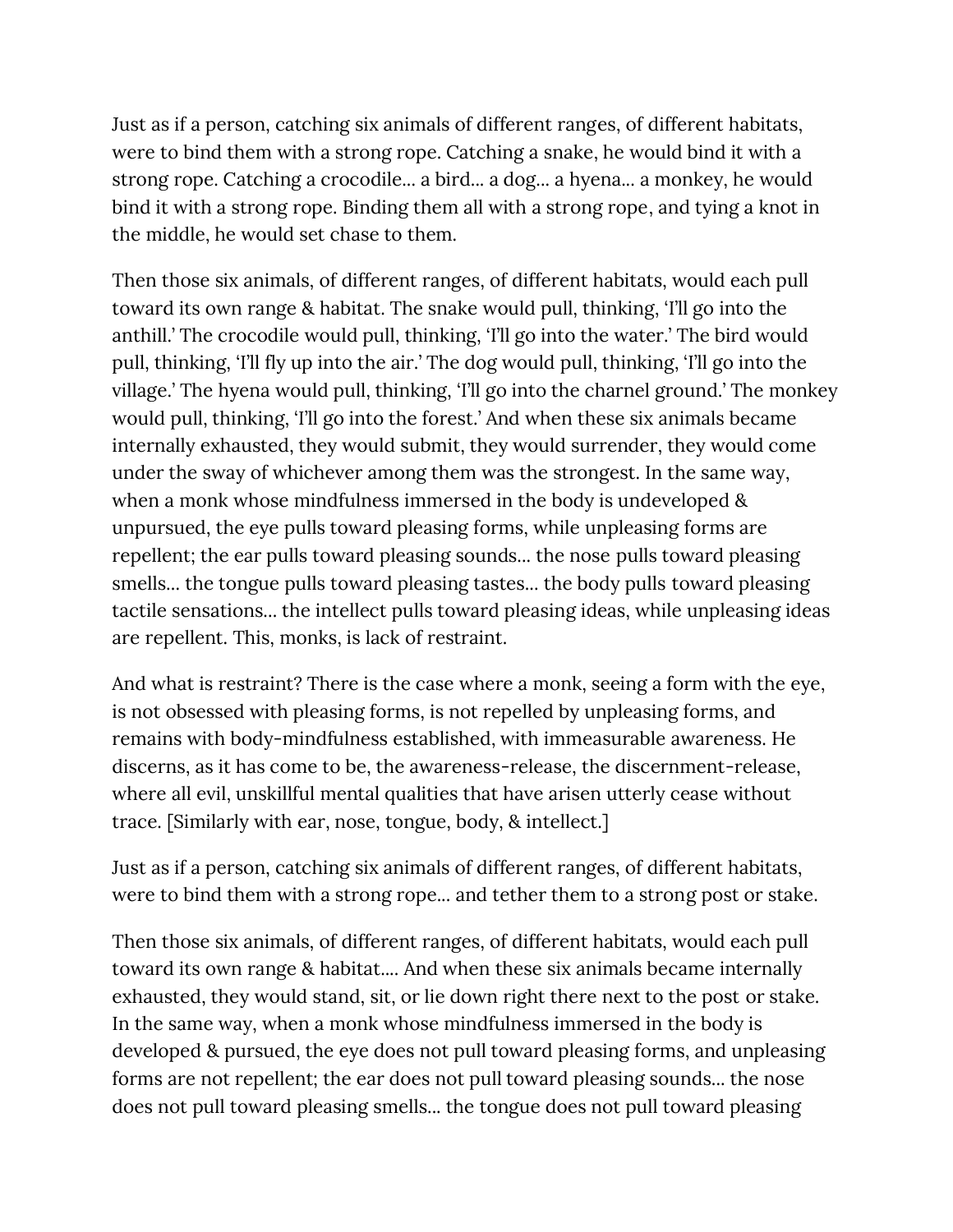tastes... the body does not pull toward pleasing tactile sensations... the intellect does not pull toward pleasing ideas, and unpleasing ideas are not repellent. This, monks, is restraint.

The strong post or stake is a term for mindfulness immersed in the body.

Thus you should train yourselves: 'We will develop mindfulness immersed in the body. We will pursue it, give it a means of transport, give it a grounding. We will steady it, consolidate it, and set about it properly.' That's how you should train yourselves.

S.35:206

\*\*\*\*

10 when the body is tired, the mind becomes strained, and when the mind is strained, it is far from concentration.' Accordingly: 'I steadied my mind internally, quieted, brought to singleness, and concentrated it.' (M.19:8)

\*\*\*

11 When one thus dwells diligently, gladness is born. When one is gladdened, rapture is born. When the mind is uplifted by rapture, the body becomes tranquil. One tranquil in body experiences happiness. The mind of one who is happy becomes concentrated. When the mind is concentrated, phenomena become manifest. Because phenomena become manifest, one is reckoned as "one who dwells diligently." (S.55:40)

\*\*\*

12 "Unification of heart [*cittassa ekaggatā*], friend Visākha, is concentration; the four foundations of mindfulness are the basis (*nimitta*) of concentration; the four right kinds of striving are the equipment of concentration; the repetition, development, and cultivation of these same states is the development of concentration therein." (M.44:12)

\*\*\*\*

13 'In one whose body is tranquil and who feels ease/pleasure, the mind becomes concentrated.' (M.118:35)

\*\*\*\*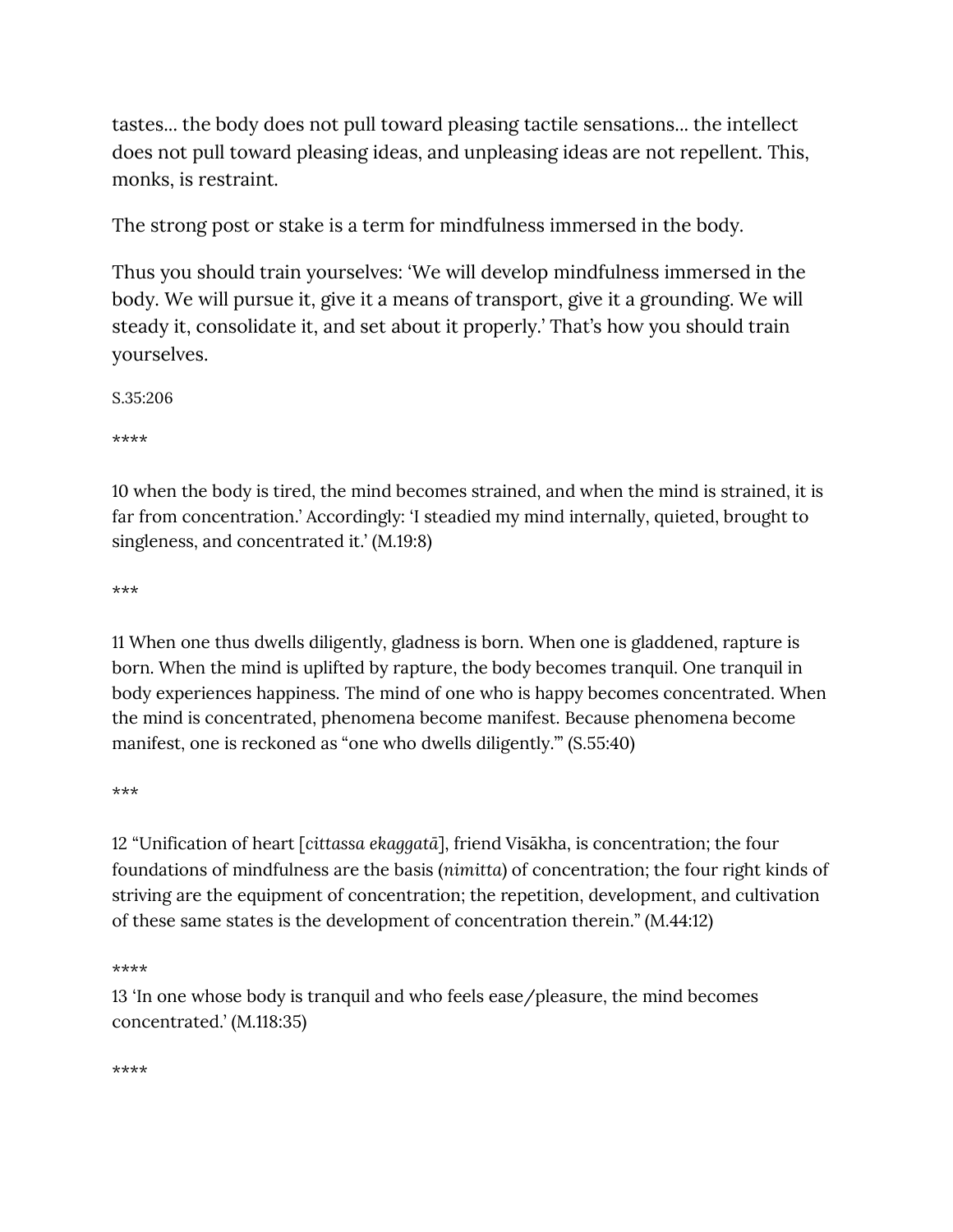14 Bhikkhus, I say that the ending of the corruptions [*āsavā*] depends on the first *jhāna* …. There is the case where a bhikkhu, disengaged from sensuality, disengaged from unskilful qualities, enters and remains in the first *jhāna* …. He regards whatever phenomena there that are connected with form, feeling, perception, formations and consciousness, as changeable, stressful …. He turns his mind away from those phenomena, and having done so, inclines his mind to the deathless: 'This is peaceful, this is sublime – that is the stilling of all *saṅkhāra* … *nibbāna*.' (A.9:36) (cf M.64: 9-16)

### \*\*\*\*

15 Knowledge of the ending of the *āsava*, as it has come to be, occurs to one who is concentrated, I tell you, and not to one who is not concentrated. So concentration is the path, bhikkhus. Non-concentration is no path at all. A.6:64

### \*\*\*

16 While he harbours sensual lust within, he meditates [*jhāyati*], premeditates [*pajjhāyati*], out-meditates [*nijjhāyati*], and mismeditates [*apajjhāyati*]. He abides with his mind obsessed by ill will, a prey to ill will … with his mind obsessed by sloth and torpor, a prey to sloth and torpor … with his mind obsessed by restlessness and remorse, a prey to restlessness and remorse … with his mind obsessed by doubt, a prey to doubt, and he does not understand as it actually is the escape from arisen doubt. While he harbours doubt within, he meditates, premeditates, out-meditates, and mismeditates. The Blessed One did not praise that kind of meditation [*jhāna*].' (M.108.26)

### \*

17 'just as a donkey unladen, standing by a door-post or a dustbin or a drain, meditates, premeditates, out-meditates, and mismeditates ….' (M.50:13)

### \*\*\*

18 The Buddha mentions abiding in *jhāna* while sitting, walking, standing or reclining: 'when I am in such a state, if I walk back and forth, on that occasion my walking back and forth is celestial.' (A.3:63)

### \*\*\*\*

19 Now what, bhikkhus, is five-factored noble right concentration? There is the case where a bhikkhu – disengaged (*viveka*) from sensuality, secluded from unskillful qualities—enters & remains in the first *jhāna*: rapture (*pīti*) & ease/pleasure (*sukha*) born of disengagement, accompanied by placing & sensing (*vitakka-vicāra*). He permeates & pervades, suffuses &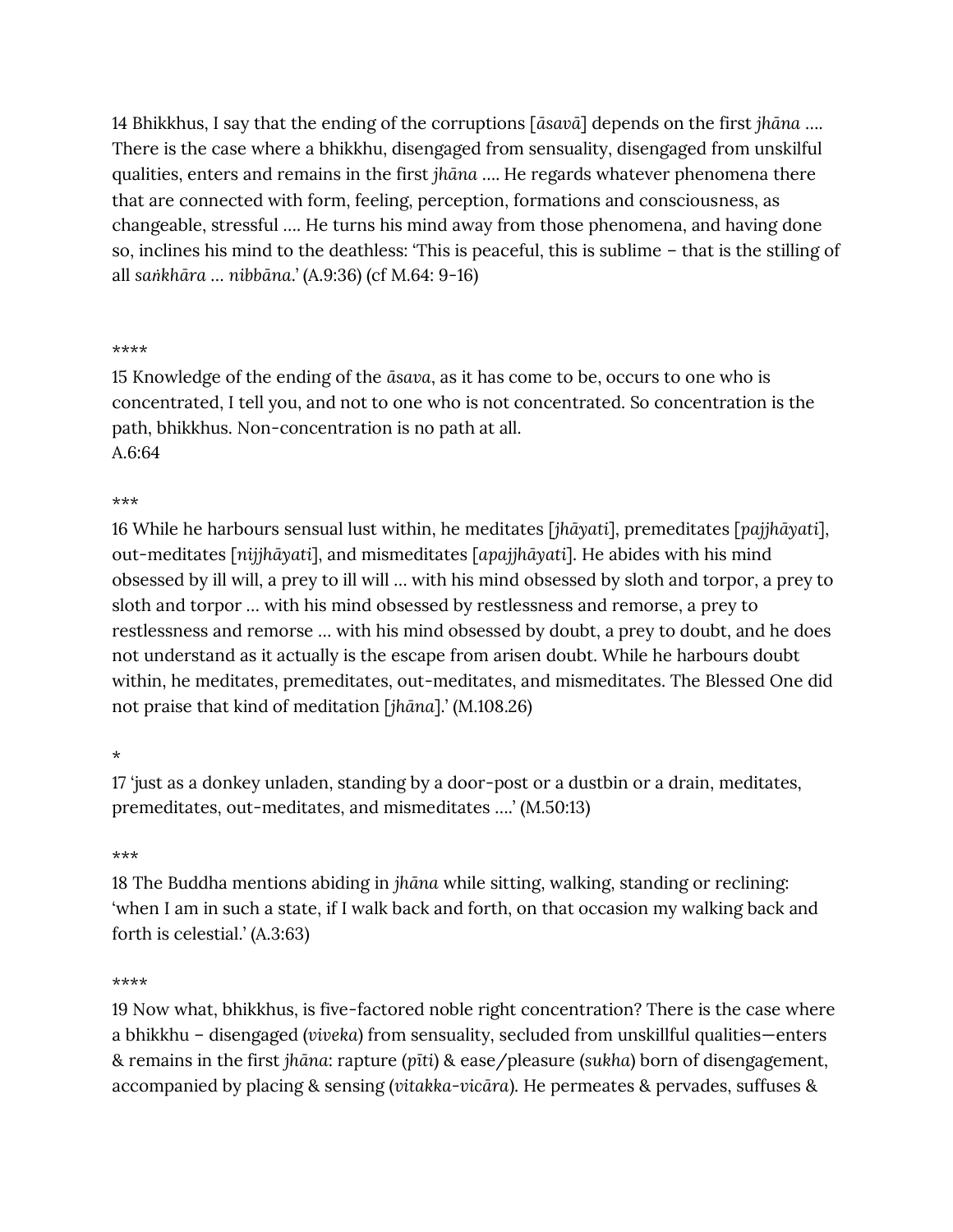fills this very body with the rapture & ease/pleasure born of disengagement. There is nothing of his entire body unpervaded by rapture & ease/pleasure born of disengagement. Just as if a skilled bathman or bathman's apprentice would pour bath powder into a brass basin and knead it together, sprinkling it again & again with water, so that his ball of bath powder—saturated, moisture-laden, permeated within & without—would nevertheless not drip; in the same way, the bhikkhu permeates... this very body with the rapture & ease/pleasure born of disengagement. There is nothing of his entire body unpervaded by rapture & ease/pleasure born of disengagement. This is the first development of the fivefactored noble right concentration.

And further, with the stilling of directed thoughts & evaluations, he enters & remains in the second *jhāna*: rapture & ease/pleasure born of concentration [*samādhijena*], unification of awareness/heart free from directed thought & evaluation—internal assurance. He permeates & pervades, suffuses & fills this very body with the rapture & ease/pleasure born of concentration. There is nothing of his entire body unpervaded by rapture & ease/pleasure born of concentration.

Just like a lake with spring-water welling up from within, having no inflow from east, west, north, or south, and with the skies periodically supplying abundant showers, so that the cool fount of water welling up from within the lake would permeate & pervade, suffuse & fill it with cool waters, there being no part of the lake unpervaded by the cool waters; in the same way, the bhikkhu permeates... this very body with the rapture & ease/pleasure born of concentration. There is nothing of his entire body unpervaded by rapture & ease/pleasure born of concentration. This is the second development of the five-factored noble right concentration.

And further, with the fading of rapture, he remains equanimous, mindful, & alert, and senses ease/pleasure with the body. He enters & remains in the third *jhāna*, of which the noble ones declare, 'Equanimous & mindful, he has a pleasant abiding.' He permeates & pervades, suffuses & fills this very body with the ease/pleasure divested of rapture, so that there is nothing of his entire body unpervaded with ease/pleasure divested of rapture. Just as in a blue-, white-, or red-lotus pond, there may be some of the blue, white, or red lotuses which, born & growing in the water, stay immersed in the water and flourish without standing up out of the water, so that they are permeated & pervaded, suffused & filled with cool water from their roots to their tips, and nothing of those blue, white, or red lotuses would be unpervaded with cool water; in the same way, the bhikkhu permeates... this very body with the ease/pleasure divested of rapture. There is nothing of his entire body unpervaded with ease/pleasure divested of rapture. This is the third development of the five- factored noble right concentration.

And further, with the abandoning of ease/pleasure & stress—as with the earlier disappearance of joys & distresses—he enters & remains in the fourth *jhāna*: purity of equanimity & mindfulness, neither-ease/pleasure-nor-pain. He sits, permeating the body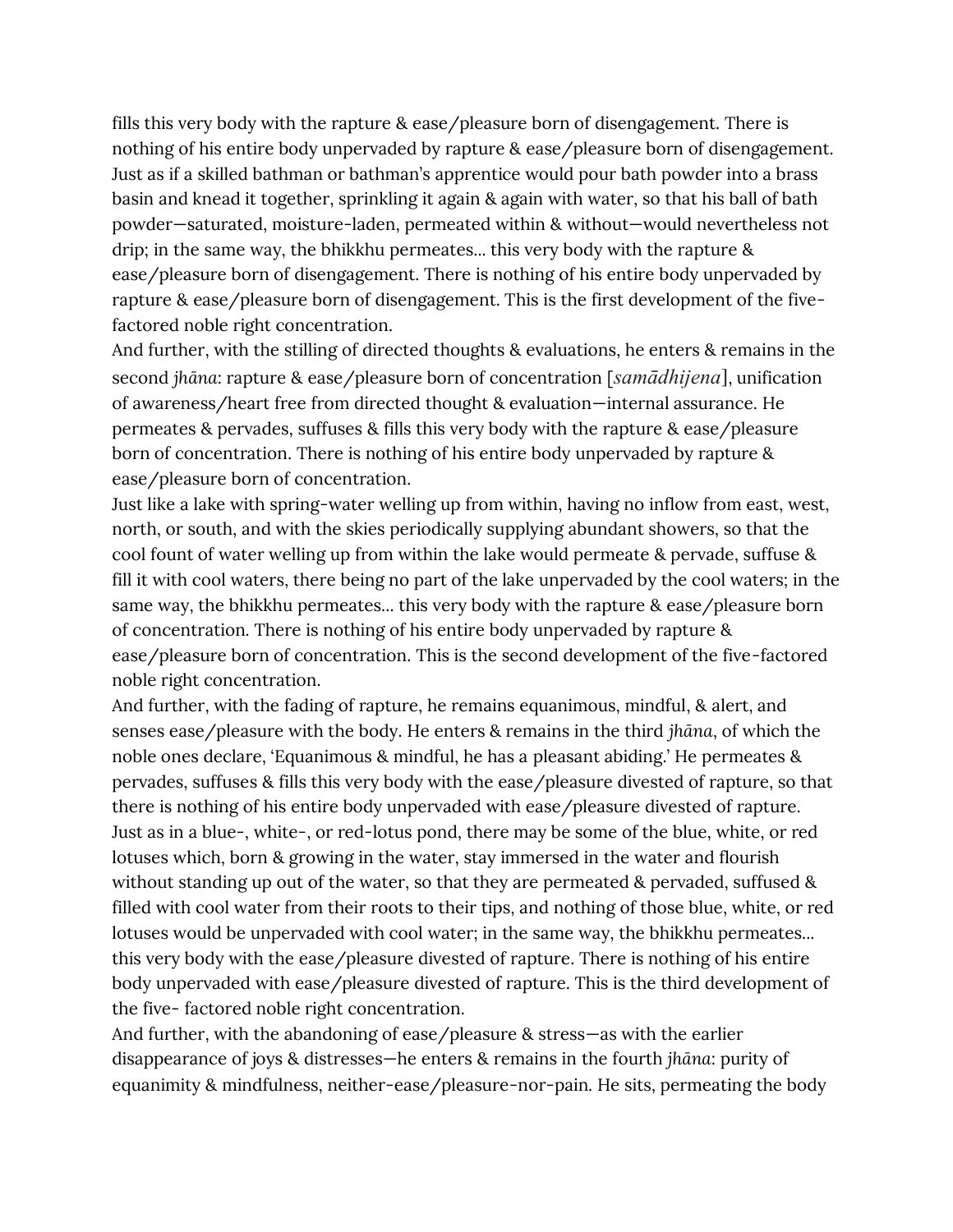with a pure, bright awareness, so that there is nothing of his entire body unpervaded by pure, bright awareness.

Just as if a man were sitting wrapped from head to foot with a white cloth so that there would be no part of his body to which the white cloth did not extend; in the same way, the bhikkhu sits, permeating his body with a pure, bright awareness. There is nothing of his entire body unpervaded by pure, bright awareness. This is the fourth development of the five-factored noble right concentration.

And further, the bhikkhu has his theme of reflection well in hand, well attended to, well pondered, well tuned [well penetrated] by means of discernment.

Just as if one person were to reflect on another, or a standing person were to reflect on a sitting person, or a sitting person were to reflect on a person lying down; in the same way, bhikkhus, the bhikkhu has his theme of reflection well in hand, well attended to, well pondered, well tuned by means of discernment. This is the fifth development of the fivefactored noble right concentration.

When a bhikkhu has developed & pursued the five-factored noble right concentration in this way, then whichever of the six higher knowledges he turns his mind to know & realize, he can witness them for himself whenever there is an opening.

Suppose that there were a water jar, set on a stand, brimful of water so that a crow could drink from it. If a strong man were to tip it in any way at all, would water spill out? Yes, lord.

In the same way, when a bhikkhu has developed & pursued the five-factored noble right concentration in this way, then whichever of the six higher knowledges he turns his mind to know & realize, he can witness them for himself whenever there is an opening. Suppose there were a rectangular water tank—set on level ground, bounded by dikes brimful of water so that a crow could drink from it. If a strong man were to loosen the dikes anywhere at all, would water spill out?

Yes, lord....

Suppose there were a chariot on level ground at four crossroads, harnessed to thoroughbreds, waiting with whips lying ready, so that a skilled driver, a trainer of tamable horses, might mount and—taking the reins with his left hand and the whip with his right drive out & back, to whatever place and by whichever road he liked; in the same way, when a bhikkhu has developed & pursued the five- factored noble right concentration in this way, then whichever of the six higher knowledges he turns his mind to know & realize, he can witness them for himself whenever there is an opening. A.5:28 (cf.M.39:15-18; M.77:25-28; M.119:18-21)

\*\*\*

20 There is the case where a bhikkhu has developed insight preceded by tranquillity. As he develops insight preceded by tranquillity, the path is born. He follows that path,